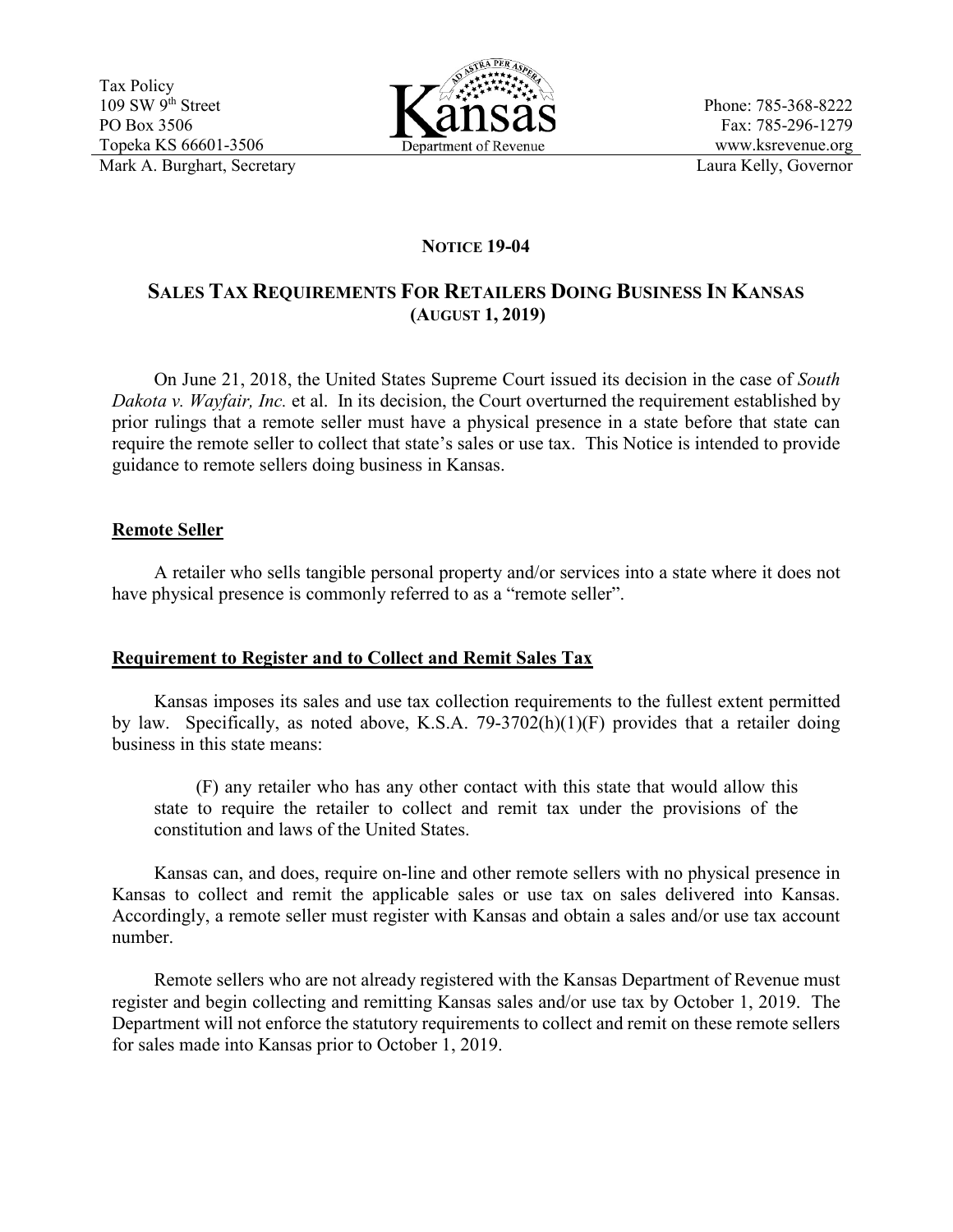#### **Registration**

Kansas is a full member of the Streamlined Sales and Use Tax Governing Board ("SSTGB"). Remote sellers can register for all 24 Streamlined member states (AR, GA, IN, IA, KS, KY, MI, MN, NE, NV, NJ, NC, ND, OH, OK, RI, SD, TN, UT, VT, WA, WV, WI and WY) by completing one online application through the Streamlined Sales Tax Registration System ("SSTRS"). There is no fee to complete and submit this online registration form that is available at [www.sstregister.org](http://www.sstregister.org/)

Remote sellers can also register with Kansas specifically by visitin[g www.ksrevenue.org](http://www.ksrevenue.org/) and signing into the Department's Customer Service Center. After completing the application, a confirmation number will be issued for both the registration and account number(s). In the alternative, a completed business tax application may be mailed or faxed to the Department, or a principal of the business may apply in person. For complete instructions about the application process, you may obtain Pub. KS-1216, Business Tax Application and instructions from our website. General questions about business registrations should be directed to 785-368-8222.

It is important to note that failure to register may result in administrative enforcement action.

### **Collecting and Remitting**

Certified Service Providers. If a remote seller registers through the SSTRS and needs assistance calculating the tax, preparing its returns, and remitting the appropriate sales and use taxes in any of the Streamlined member states, the SSTGB has contracts with various certified service providers ("CSP"). A CSP is an agent certified under the Streamlined Sales and Use Tax Agreement to perform many of the seller's sales and use tax functions. CSP services are provided free to qualifying volunteer remote sellers. To learn more about the CSP program, see the FAQs related to certified service providers at [www.streamlinedsalestax.org](http://www.streamlinedsalestax.org/)

Kansas Department of Revenue. The Kansas Department of Revenue has a number of publications that address different aspects of the Kansas sales and use tax, including what is subject to tax, how to calculate the tax, and how to file sales and use tax returns and remit the tax. In particular, please note our Pub. KS-1510, Kansas Sales and Compensating Use Tax which provides general information and a list of other sales and use tax publications.

#### **Sourcing Rules**

As previously noted, Kansas participates in the Streamlined Sales Tax Project (SSTP). Since July 1, 2003, Kansas has been a destination-based sourcing state. Under SSTP destination-based sourcing rules, sales tax is imposed at the rate determined by, and is paid to, the jurisdiction where the purchaser takes delivery or possession of the purchased item(s). For remote sellers, this is frequently the jurisdiction into which items are mailed or shipped.

General information regarding sourcing rules is available in Pub KS-1510. More specific information is found in K.S.A. 79-3669 through 79-3673.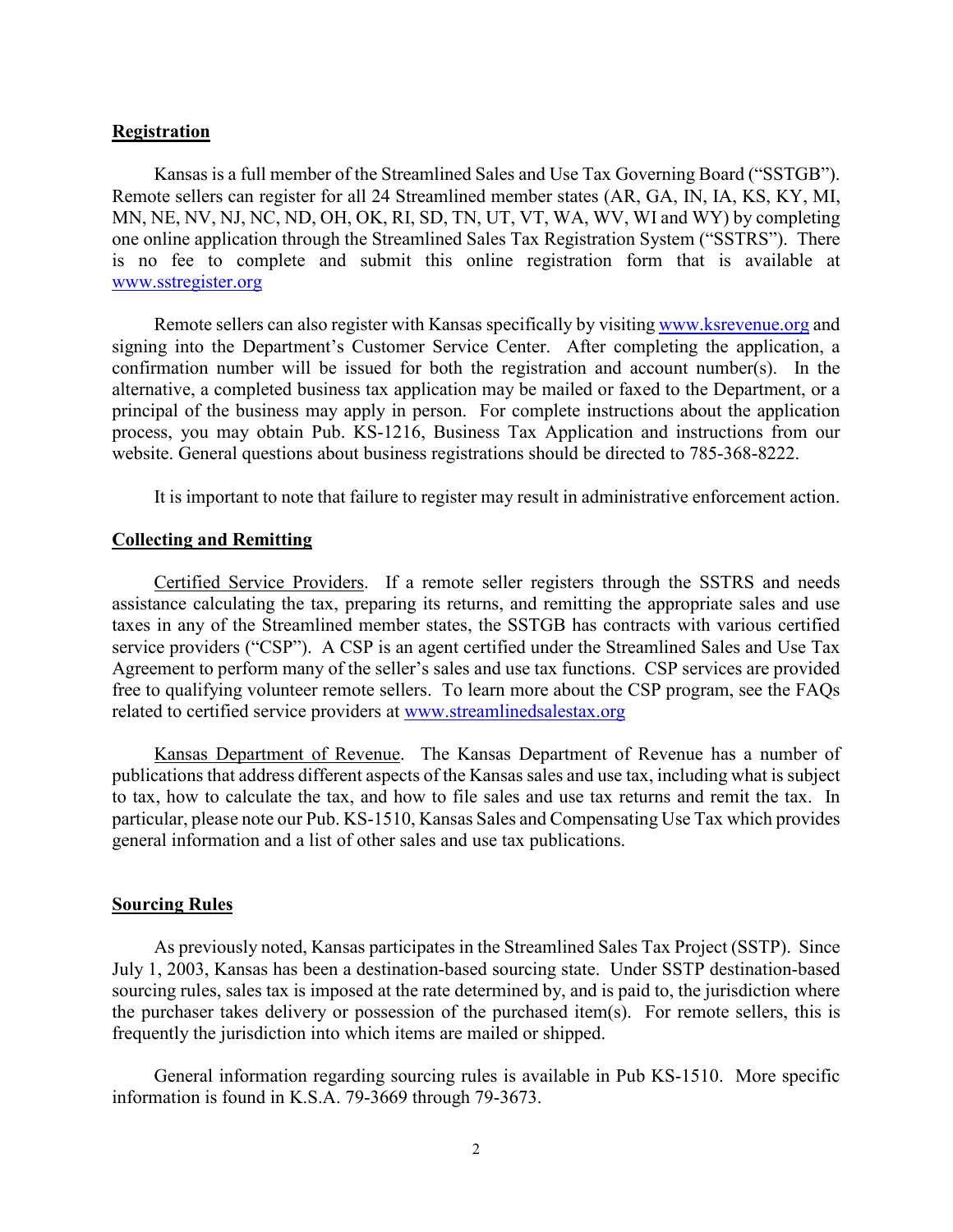### **Marketplace Facilitators**

A person who is a marketplace facilitator should contact the Department concerning entering into a voluntary compliance agreement with the Department.

The term "person" is defined to include "any individual, firm, copartnership, joint adventure, association, corporation, estate or trust, receiver or trustee, or any group or combination acting as a unit, and the plural as well as the singular number". K.S.A. 79-3602(z).

A marketplace facilitator is a person who, pursuant to an agreement with a retailer, facilitates sales by such retailer through a physical or electronic marketplace operated by the person, and:

- (i) engages directly or indirectly, through one or more affiliated persons in any of the following:
	- (1) transmitting or otherwise communicating the offer or acceptance between a buyer and retailer;
	- (2) owning or operating the infrastructure, electronic or physical, or technology that brings buyers and retailers together;
	- (3) providing a virtual currency that buyers are allowed or required to use to purchase products from the retailer; or
	- (4) software development or research and development activities related to any of the activities described herein, if such activities are directly related to a physical or electronic marketplace operated by the person or an affiliated person; and
- (ii) engages in any of the following activities with respect to the retailer's products:
	- (1) payment processing services;
	- (2) fulfillment, delivery or storage services;
	- (3) listing products for sale;
	- (4) setting prices;
	- (5) branding sales as those of the marketplace facilitator;
	- (6) order taking;
	- (7) advertising or promotion; or
	- (8) providing customer service or accepting or assisting with returns or exchanges.